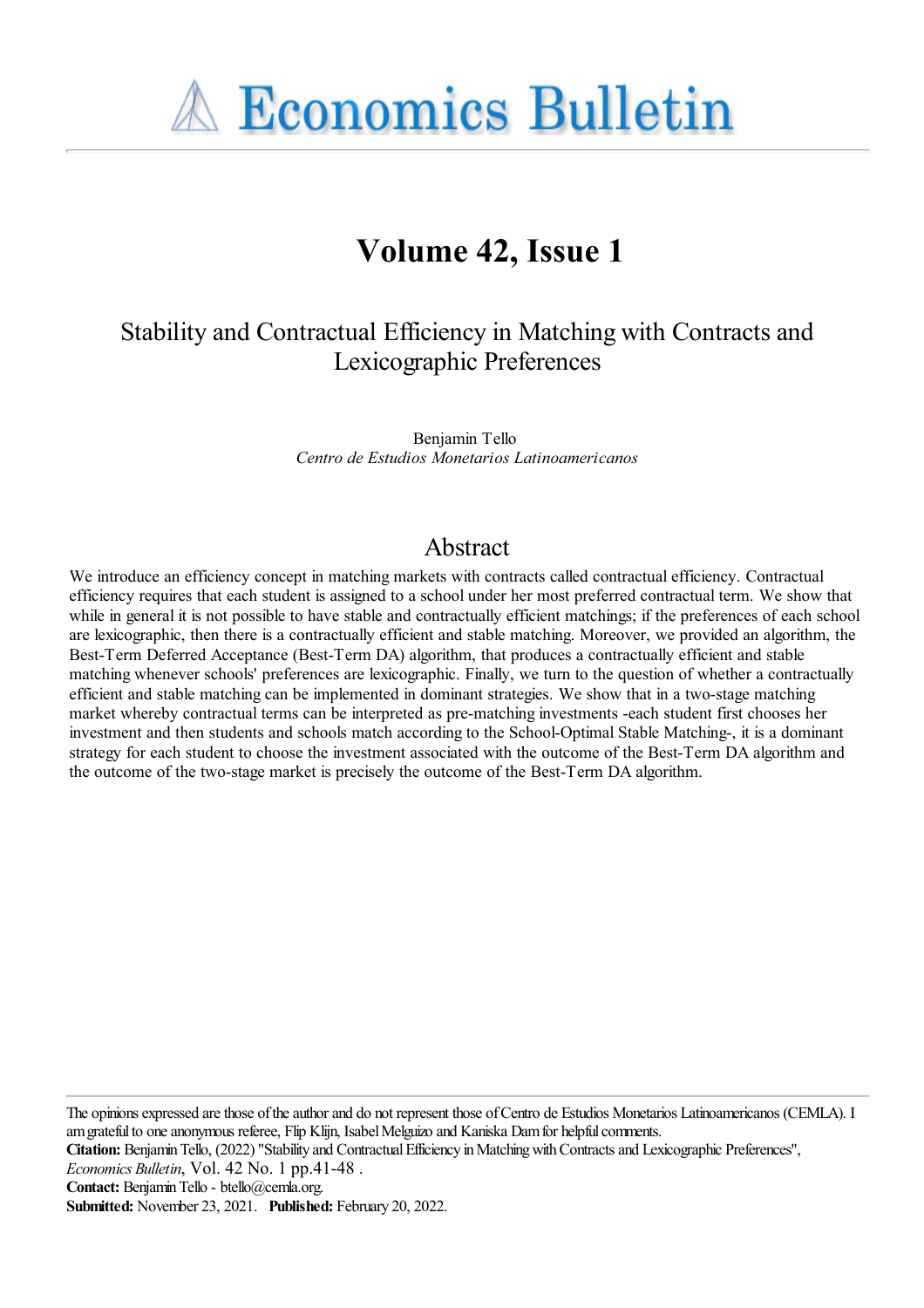# **1 Introduction**

We consider a one-to-one version of the matching with contracts model introduced by Hatfield and Milgrom (2005). Contracts are a way to model real-world matching markets in which individuals have preferences not only over their partners, but also over the contractual terms under which they are hired. Some applications of this model are the assignment of workers to firms when firms pay (discrete) salaries (Kelso and Crawford, 1982), the matching of U.S. Military Academy graduates to military branches where contracts differ by term length (Sönmez, 2013; and Sönmez and Switzer, 2013) and the participation of married couples in the market (Hatfield and Kojima, 2009; and Tello, 2016).

We interpret the model as a school choice problem: there are finite sets of students, schools and contractual terms. Each student can be matched to at most one school under the terms of an available contract. Each school is endowed with a single position. Each student has strict preferences over contracts, and each school has a strict priority ranking over the same contracts. Since the model we consider is one-to-one, there is a symmetry between students and schools, therefore we often refer to priority rankings as "schools' preferences", but it is important to keep in mind the interpretation of schools as resources that exist primarily to be of use for students and thus they are not considered neither in welfare nor in strategic notions.

In this note we introduce the concept of contractually efficient matchings. A matching is contractually efficient from the point of view of students, if each student gets the contractual term she prefers the most among all contractual terms between her and the school she is matched with. Contractual efficiency emphasizes the notion that schools are passive agents. To the best of our knowledge this is the first paper dealing with this efficiency concept.

Additionally to contractual efficiency, we focus on stability. Stability is a central concept in the matching literature. Specifically, a matching is stable if a student is denied a contract only if the school in question has filled its position with a higher priority contract.

Pakzad-Hurson (2014), introduced a restriction on each schools' preferences, called lexicographic preferences. Lexicographic preferences restrict the rankings within each school. A school's preferences are lexicographic if it orders all contracts associated with each student consecutively on its preference list. In this note we show that: if each school's preferences are lexicographic, then there is always a stable and contractually efficient matching. Our proof is constructive, we provide a new algorithm, the Best-Term Deferred Acceptance (Best-Term DA) algorithm that produces such a matching whenever schools' preferences are lexicographic. This algorithm reduces to the Gale and Shapley (1962) School-Proposing Deferred Acceptance algorithm when there is a single contract between each student and school.

Pakzad-Hurson (2014) argues that while restrictive there are real life examples of lexicographic preferences. His main example are admission processes in the United States, Canada and Scotland where students often declare an intended major in their applications, only to have the option to choose any desired major once enrolled.

Our second main result regards the possibility of implementing a stable and contractually efficient matching via a game form. Consider a two-stage game in which students first choose their contractual term, and then students and schools are matched according to the Gale and Shapley (1962) School-Optimal Stable Matching. Here we interpret contractual terms as investments that take place before a matching stage, so that the game has the interpretation of a prematching in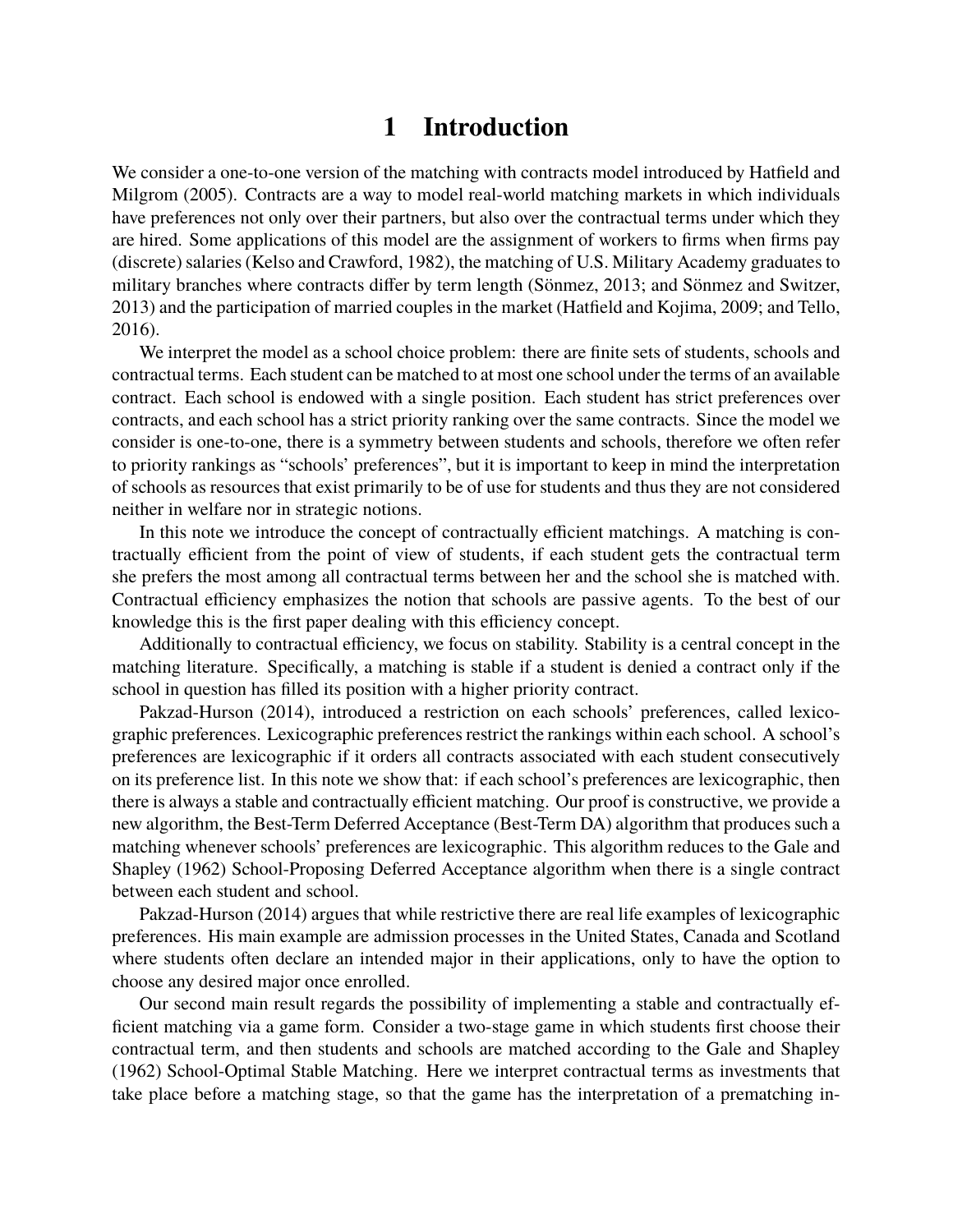vestment game. Our results state that (i) for each student, it is a dominant strategy to choose the investment prescribed by the matching produced by the Best-Term DA algorithm, and (ii) the outcome of the game coincides with such a matching.

Several authors have studied the conflict between stability and "efficiency" in several types of matching markets. Without contracts, Ergin (2002) shows that stability and efficiency are incompatible when school priorities have cycles between students which result in one student blocking a "trade" between two others. It is the domain of acyclic priorities that ensures stability, efficiency, and group strategy-proofness for Deferred Acceptance (Ergin, 2002). Unfortunately, this acyclicity condition is very restrictive, as cycles are often present in real-world priority structures.

Haeringer and Klijn (2009) show that acyclicity is a necessary and sufficient condition for Deferred Acceptance to result in stable and efficient equilibrium outcomes when students cannot list all schools in their submitted preferences. Pakzad-Hurson (2014) generalizes the results of Ergin (2002) to the many-to-one matching with contracts model, giving the maximal domain of priorities over which Deferred Acceptance is stable, efficient and group strategy-proof. This domain is given by priority structures that satisfy a generalization of Ergin acyclicity and lexicographicity.

To properly place our paper with respect to the close literature described above, we remark that our concept of efficiency (contractual efficiency) is weaker than Pareto efficiency, as we only require that any student gets the best contract at the school she gets admitted. Therefore, the trade off is only within the school not across schools. This points to the fact that in order to obtain stability and contractual efficiency we do not need to impose acyclicity restrictions *a la`* Ergin that prevent "conflicts" across schools, but only a lexicographic restriction *a la`* Pakzad-Hurson that prevents "conflicts" within each school.

### **2 Model**

Let J and S be two disjoint sets of **students** and **schools**. There is a finite set T that contains all possible **contractual terms** that may exist between each student  $j \in J$  and each school  $s \in S$ . Let  $N = J \cup S$  denote the set of agents. A contract specifies a partnership between a student and a school under some contractual term. Formally, a **contract** is a triplet  $(j, s, t) = x \in X$  where

$$
X \subseteq \mathcal{X} \equiv J \times S \times T.
$$

Additionally, there is a "null contract" which represents the prospect of holding no contract (or some outside option), and is denoted by ∅.

We only consider sets of contracts that contain at least one contract between each student and each school. Moreover, we assume that no agent (student or school) is assigned more than one contract.

Let  $X \subseteq \mathcal{X}$  be a set of contracts. We write  $j(x)$ ,  $s(x)$  and  $t(x)$  to denote the student, school and contractual term associated with contract  $x \in X$ , respectively. For each  $X \subset \mathcal{X}$ ,

$$
X(j) \equiv \{x \in X : j(x) = j\}
$$
 and  $X(s) \equiv \{x \in X : s(x) = s\}$ 

denote the sets of contracts within  $X$  involving student  $j$  and school  $s$ , respectively.

For any  $X \subseteq \mathcal{X}$ , each agent  $i \in N$  has a complete, transitive and strict **preference relation**  $P_i$ over the set  $X(i)$  and the null contract  $\varnothing$ . For simplicity we refer to schools' priority rankings as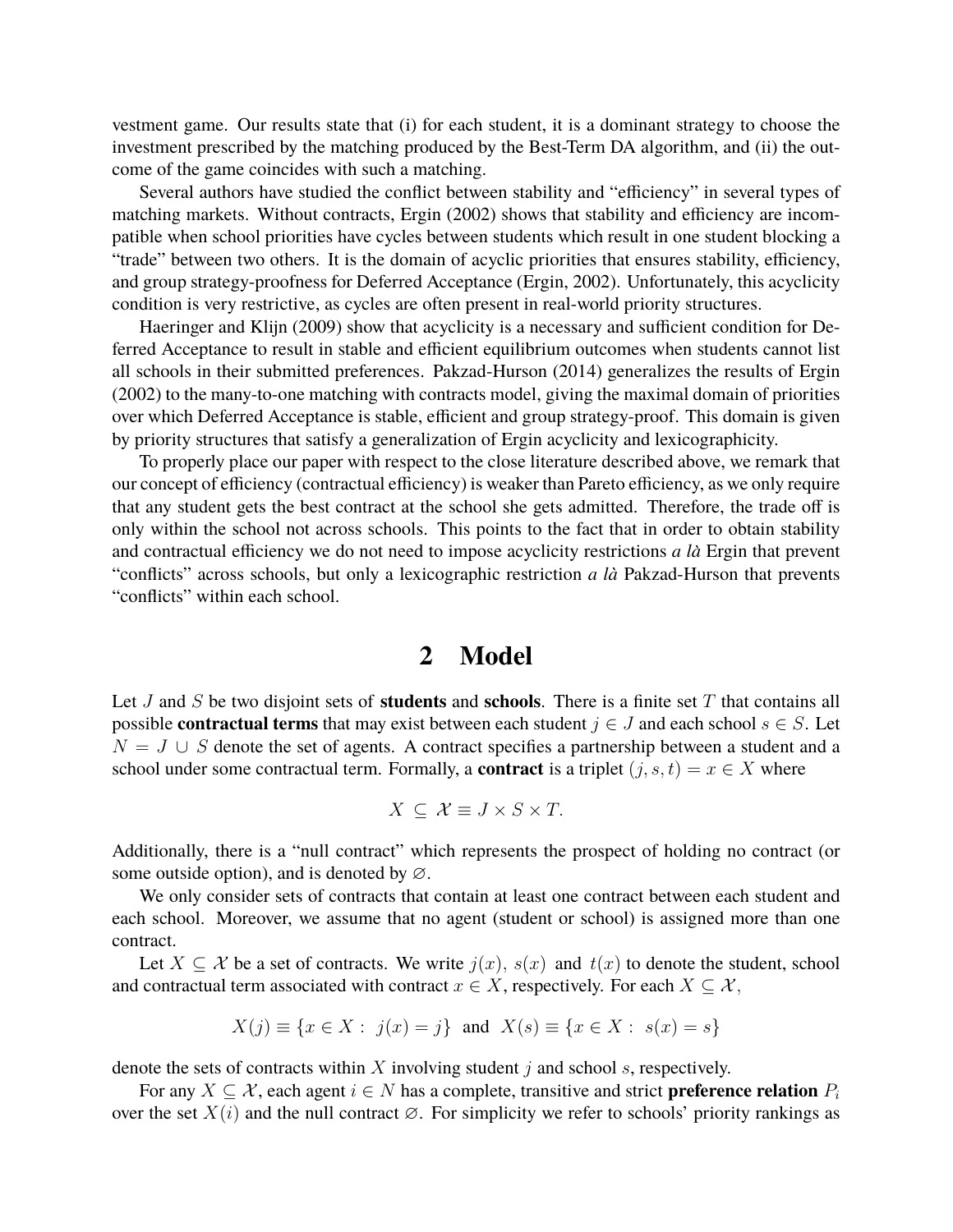schools' preferences. For  $x, x' \in X(i) \cup \{\emptyset\}$  we write  $x P_i x'$  if agent i prefers  $x$  to  $x' (x \neq x')$ , and x  $R_i$  x' if i finds x at least as good as x', i.e., x  $P_i$  x' or  $x = x'$ . If  $x \in X(i)$  is such that  $x P_i \varnothing$ , then we call  $x$  an **acceptable** contract for agent  $i$ . We denote profiles of students' and profiles of schools' preferences by  $P_J = (P_j)_{j \in J}$  and  $P_S = (P_s)_{s \in S}$ , respectively. Let  $P = (P_J, P_S)$  be a preference profile. We represent agents' preferences by ordered lists of contracts; for example,  $P_s$ :  $(j, s, t)$ ,  $(j', s, t')$ ,  $\varnothing$ ... means that  $(j, s, t)$  is s's most preferred contract,  $(j', s, t')$  is s's second most preferred contract and any other contract is unacceptable to  $s$ .

We fix J, S and T. Therefore, a **market** is completely described by a non-empty set of contracts  $X \subseteq \mathcal{X}$  and a preference profile P. We denote a market by a pair  $(X, P)$ .

A **matching**  $\mu$  for  $(X, P)$  is a mapping from N to X such that

- (i) for each  $i \in N$ ,  $\mu(i) \in X(i)$ ,
- (ii) for each  $j \in J$  and each  $s \in S$ , if  $x \in X(j) \cap X(s)$ , then  $\mu(j) = x$  if and only if  $\mu(s) = x$ .

A matching  $\mu$  is individually rational if no agent would be better off by breaking a current contract. Formally, a matching  $\mu$  is **individually rational** if for each  $i \in N$ ,  $\mu(i) R_i \varnothing$ . A matching  $\mu$  is **blocked** by  $j \in J$ ,  $s \in S$  and  $x \in X(j) \cap X(s)$  if (1)  $x P_j \mu(j)$  and (2)  $x P_s \mu(s)$ . A matching is **stable** if it is individually rational and it is not blocked.

Finally, a matching  $\mu$  is **contractually efficient**, if for each student  $j \in J$ ,  $\mu(j)$  is an acceptable contract for j and it is the best contract for j among all contracts between j and  $s(\mu(j))$ .

The next example illustrates that in general stable matchings are not contractually efficient.

**Example 1** (*Tension between Stability and Contractual Efficiency*). Consider a market with  $J =$  $\{j_1, j_2\}, S = \{s_1, s_2\}, T = \{t_1, t_2\}$ , and preferences P given by the columns in Table 1. Vertical dots mean that preferences can be arbitrary.

| $\mathbf{r}_{s_1}$  | $\Gamma_{S2}$     |                   | $F_{j_2}$           |
|---------------------|-------------------|-------------------|---------------------|
| $ (j_1, s_1, t_1) $ | $(j_2, s_2, t_2)$ | $(j_1, s_1, t_2)$ | $(j_2, s_1, t_2)$   |
| $(j_2, s_1, t_1)$   | ٠                 | $(j_1, s_1, t_1)$ | $(j_2, s_1, t_1)$   |
| $(j_1, s_1, t_2)$   |                   | $(j_1, s_2, t_2)$ | $(j_2,\,s_2,\,t_2)$ |
| $(j_2, s_1, t_2)$   |                   | $(j_1, s_2, t_1)$ | $(j_2, s_2, t_1)$   |

Table 1: Preferences P in Example 1

There is a unique stable matching at  $(\mathcal{X}, P)$  given by

$$
\begin{array}{ccccc}\nj_1 & & j_2 \\
& | & | & \\
\mu: & s_1 & s_2 \\
& & | & | & \\
t_1 & & t_2\n\end{array}
$$

which is the boxed matching in Table 1. This can be verified by running the student and the school proposing DA algorithms with input  $(X, P)$  and observing that the outcome of both algorithms is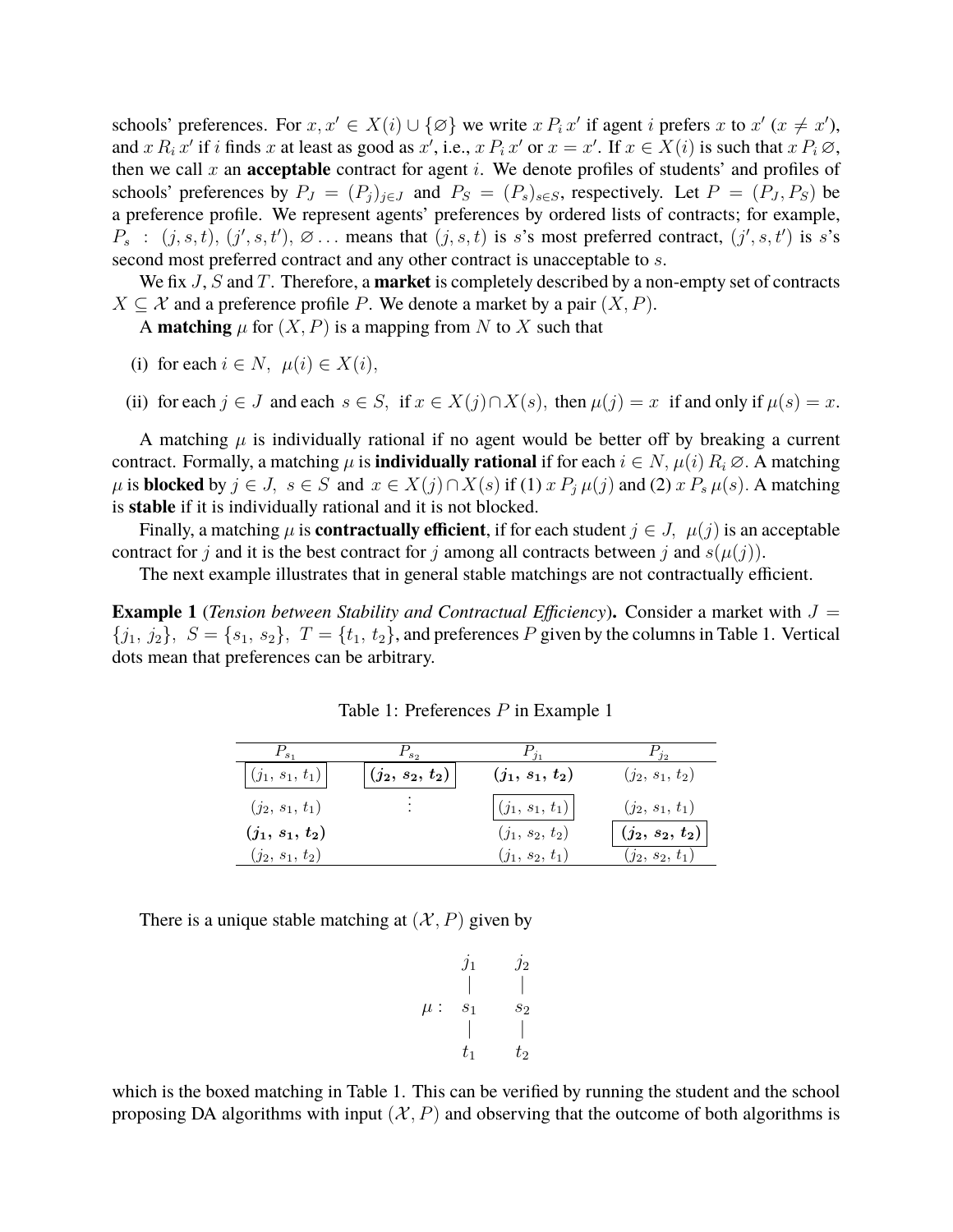the same<sup>[1](#page-4-0)</sup>. However, matching  $\mu$  is not contractually efficient. The reason being that student  $j_1$  can be better off by going to  $s_1$  under contractual term  $t_2$ , this is shown with the boldface matching in Table 1.

### **3 Results**

We assume that the preferences of each school are lexicographic, that is, each school ranks the contracts involving some student consecutively. Formally, the preferences of a school  $s \in S$  are **lexicographic** if for each acceptable student  $j \in J$  and any two contracts  $x, y \in X(j) \cap X(s)$  with  $x P_s y$ , there is no  $z \in \{X \cup \{\emptyset\}\} \setminus X(j)$  such that  $x P_s z P_s y$ .

We present an algorithm that, under lexicographic preferences, is well defined and always produces a matching that is both stable an contractually efficient.

First we describe the algorithm, then we will present a series of lemmas that complete the proof.

### **3.1 Best-Term Deferred Acceptance algorithm**

We proceed to describe the Best-Term DA algorithm. Let  $X \subseteq \mathcal{X}$  be a non empty set of contracts. For each  $i \in N$ , let  $\text{Ch}_i(X, P_i)$  be i's most preferred contract in  $X(i)$ , i.e.,

$$
\mathsf{Ch}_i(X, P_i) = \{ x \in X(i) \mid x \, P_i x' \text{ for all } x' \in X(i) \setminus \{x\} \}.
$$

When it is clear from the context we suppress the dependence of  $\mathsf{Ch}_i$  on  $P_i$ .

#### **Best-Term DA Algorithm**

**Input**: A market  $(X, P)$  such that  $P_s$  is lexicographic for each  $s \in S$ .

**Step 1:** An arbitrary school  $s_1 \in S$  proposes her most preferred contract in  $X(s_1)$ . This contract involves some student say  $j_1 \in J$ . Let student  $j_1$  hold her most preferred contract among contracts involving  $j_1$  and  $s_1$  and the null contract  $\varnothing$ . Denote such contract by  $x_1$ . Set  $y_2(j_1) = x_1$  and  $y_2(j) = \emptyset$  for each  $j \neq j_1$ .

**Step** k: Let  $I_k$  be the set of schools involved in a contract which is held by any student after Step  $k-1$ . An arbitrary school  $s_k \in S \setminus I_k$  proposes her most preferred acceptable contract  $x' \in X(s_k)$ which she has not proposed in a previous step. This contract involves some student  $j_k \in J$ . Let student  $j_k$  hold the contract

$$
x_k = \mathsf{Ch}_{j_k} \Big( \varnothing \,\cup \,\big\{ y_k(j_k) \big\} \,\cup \,\big\{ X(j_k) \,\cap \,X(s_k) \big\} \Big),
$$

and reject the other (if any). All other  $j \neq j_k$  continue to hold the contract they held at the end of Step  $k - 1$ . Set  $y_{k+1}(j_k) = x_k$  and set  $y_{k+1}(j) = y_k(j)$  for each  $j \neq j_k$ .

The algorithm terminates at some step  $K$  when no school proposes any new contract. The function  $\mu(j) = y_K(j)$  gives the final matching.

**Lemma 1.** The Best-Term DA algorithm finishes in a finite number of steps.

<span id="page-4-0"></span> ${}^{1}$ A description of the DA algorithm can be found in the Appendix.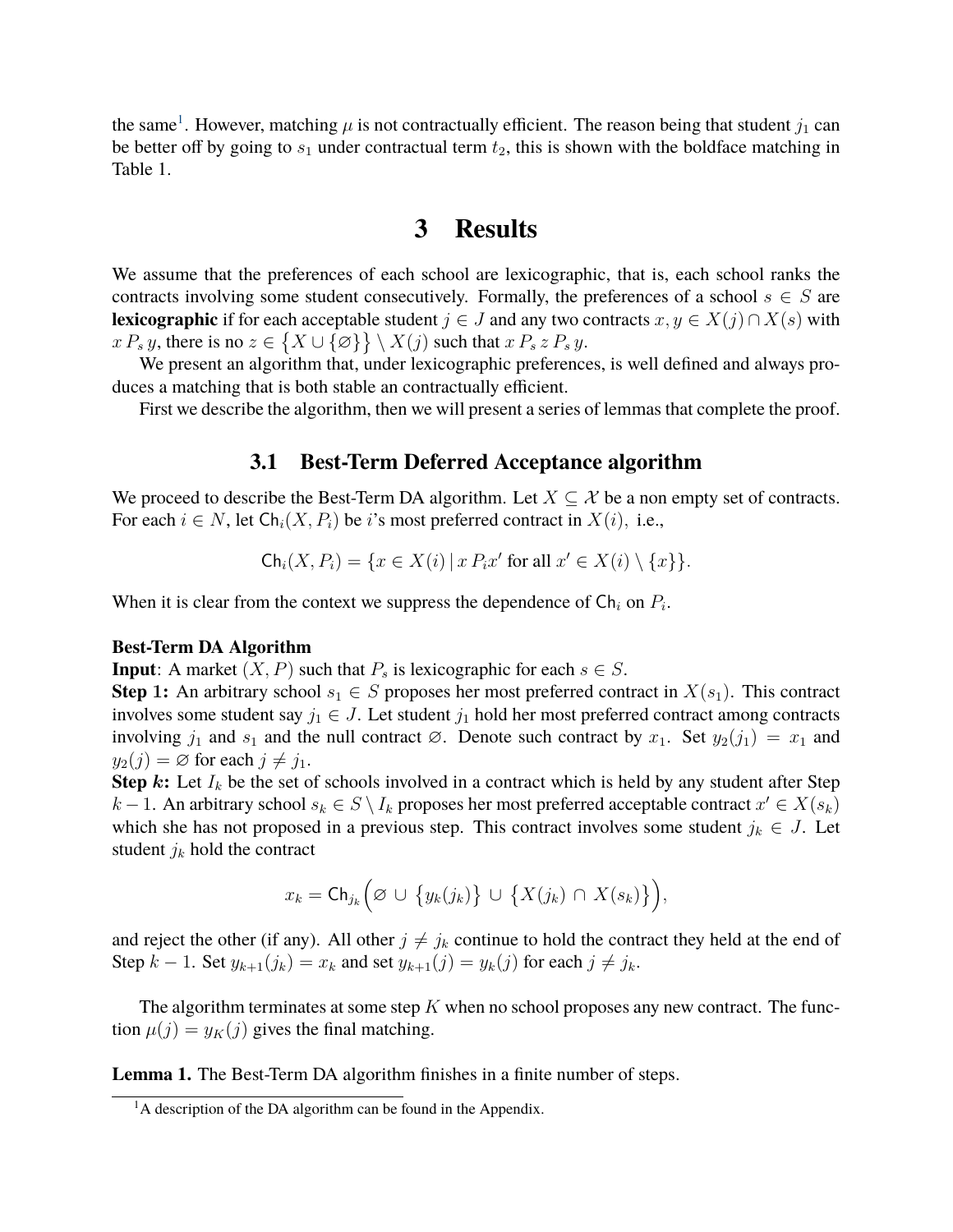**Proof.** At each step of the algorithm a school proposes a contract that she has not proposed yet. Since there is a finite number of schools and a finite number of contracts, the algorithm must finish in a finite number of steps.  $\square$ 

**Lemma 2.** The Best-Term DA algorithm always produces a matching.

**Proof.** By construction no student holds more than one contract. Then by the definition of a matching, this implies that also no school holds more than one contract.  $\Box$ 

**Lemma 3.** The matching produced by the Best-Term DA algorithm is stable.

**Proof.** Let  $\mu$  be the matching resulting from the algorithm. First, we show that  $\mu$  is individually rational. Suppose that at some step of the algorithm a school s proposes some contract involving a student j. Since s's preferences are lexicographic the contract chosen by j must also be acceptable to s. Clearly such contract would also be acceptable to j. Now we show that  $\mu$  cannot be blocked. Suppose there are a student  $j \in J$ , a school  $s \in S$  and a contract  $x \in X(j) \cap X(s)$  such that (1)  $x P_i \mu(j)$  and (2)  $x P_s \mu(s)$ . Since  $x P_s \mu(s)$ , there is some step in the algorithm in which s proposed x. Now we analyze two cases:

Case 1:  $\mu(j)$  involves s. This contradicts that j chose her most preferred contract in  $X(j) \cap X(s)$ .

Case 2:  $\mu(j)$  does not involve s. Since  $x P_s \mu(s)$ , there is some step k in the algorithm in which s proposed x. Thus we have  $y_k(j) R_j x P_j \mu(j)$ . Since the welfare of student j weakly increases at each step of the algorithm, we have that at the end of the algorithm (step K),  $y_K(j) P_i \mu(j)$  which is a contradiction.  $\square$ 

**Lemma 4.** The matching produced by the Best-Term DA algorithm is contractually efficient for students.

**Proof.** By construction of the algorithm.  $\Box$ 

**Proposition 1.** If the preferences of each school are lexicographic, then there is a stable and contractually efficient matching.

**Proof.** Lemmas 1 to 4 imply that if the preferences of each school are lexicographic, then there is a matching that is contractually efficient and stable. M

### **3.2 An investment game**

Consider a two-stage market where students first choose their contractual term, and then students and schools match according to the **School-Optimal Stable Matching**. Here we can think of elements of  $T$  as pre-matching investments or training taken prior to (the realization of) the matching. Following this interpretation we will refer to contractual terms as investments.

An investment profile  $t = \{t_j\}_{j \in J}$  induces a set of contracts

$$
X(t) \equiv \{ (j, s, t_j) \in \mathcal{X} : j \in J \text{ and } s \in S \}.
$$

We say that  $(X(t), P)$  is the market induced by the investment profile t. In this market all available contracts for a student j involve the same investment  $t_j$ . Therefore, this market represents a situation where students' investments are fixed in the matching stage.

In the second stage, students and schools are matched according to the **School-Optimal Stable Matching**  $\mu^S$  . Formally, for any matching market,  $\mu^S$  is the stable matching that is weakly preferred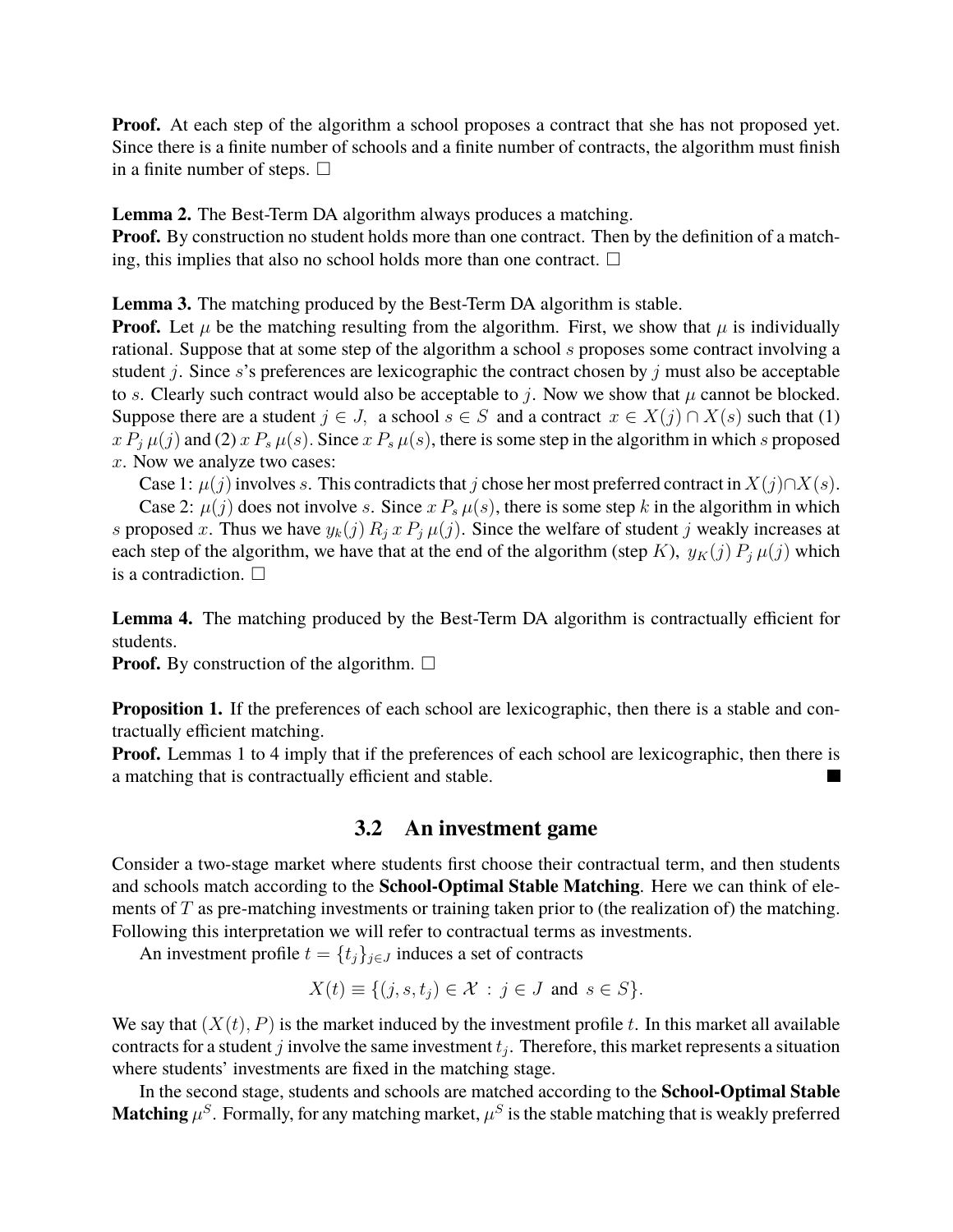for each school to any other stable matching and strictly preferred for some school to any other stable matching (Gale and Shapley, 1962). Students, in anticipation to the matching stage, choose investments strategically. Formally, they play a complete information normal form game  $\Gamma(P)$  =  $(J, T, P)$  where J is the set of players and T is the set of strategies for each player. Given an investment (strategy) profile  $t$  the outcome of this game is the School-Optimal Stable Matching for market  $(X(t), P)$ . Each student j evaluates the outcome according to her true preferences  $P_j$ .

For each student  $j \in J$  the investment  $t_j$  is a best response to the investments of all other students  $t_{J\setminus\{j\}}$  if  $\mu'(j) P_j \mu(j)$ , where  $\mu$  is the School-Optimal Stable Matching at  $(X(t), P)$  and  $\mu'$ is the School-Optimal Stable Matching at  $(X(t'_j, t_{J\setminus\{j\}}), P)$ . For each student  $j \in J$  an investment  $t_j \in T$  is a dominant strategy in the game  $\gamma(P)$  if  $t_j$  is a best response to any profile  $t_{J\setminus\{j\}}$ .

In what follows we introduce and fix the following notation. Fix a market  $(X, P)$ . Let  $\mu^*$ denote the matching produced by the Best-Term DA algorithm for input  $(X, P)$ , and let  $t^* =$  $\{t(\mu^*(j))\}$ be the investment profile associated with matching  $\mu^*$ .

**Proposition 2.** Suppose each school has lexicographic preferences. If students choose  $t^*$  in the first stage, then the outcome of the two-stage market is  $\mu^*$ .

**Proof.** Since investments were sunk in the first stage, there is a single contract between any student and school. Since schools' preferences are lexicographic, the way each school orders students is independent of the investment chosen by each student in the first stage. Therefore, the Best-Term DA algorithm reduces to the standard School-Proposing Deferred Acceptance algorithm, which delivers the School-Optimal Stable Matching. Thus the partnership between students and schools must be the same under the Best-Term DA algorithm than under the two-stage market.

**Proposition 3.** Suppose each school has lexicographic preferences. Then, it is a dominant strategy for each student  $j \in J$  to choose the investment associated with the matching  $\mu^*$ .

**Proof.** Since schools preferences are lexicographic, changing investment in the first stage does not change the match in the second stage. Therefore, each student can anticipate the school she will match in the second stage. This implies that for a given student, independently of the investments of all other students, the best she can do is to choose the investment she likes the most given the school she will be matched with.

### **4 Conclusions**

The matching with contracts model is capable to describe the problem of matching students and schools at the same time it takes into account the more realistic feature of several possible contractual terms between each student and each school.

One of the most important contributions in this note is the introduction of a new efficiency concept: contractual efficiency. A matching is contractually efficient, if each student gets the contractual term she prefers the most among all contractual terms between her and the school she is matched with.

Taking stability as another critical desiderata, we are concerned with the possibility of assigning students (workers, doctors) to schools (firms, hospitals) in a stable way at the same time we make sure that each student is admitted under her most preferred contractual term. An example for medical students arises when at a given hospital there are several specialties and we wish that each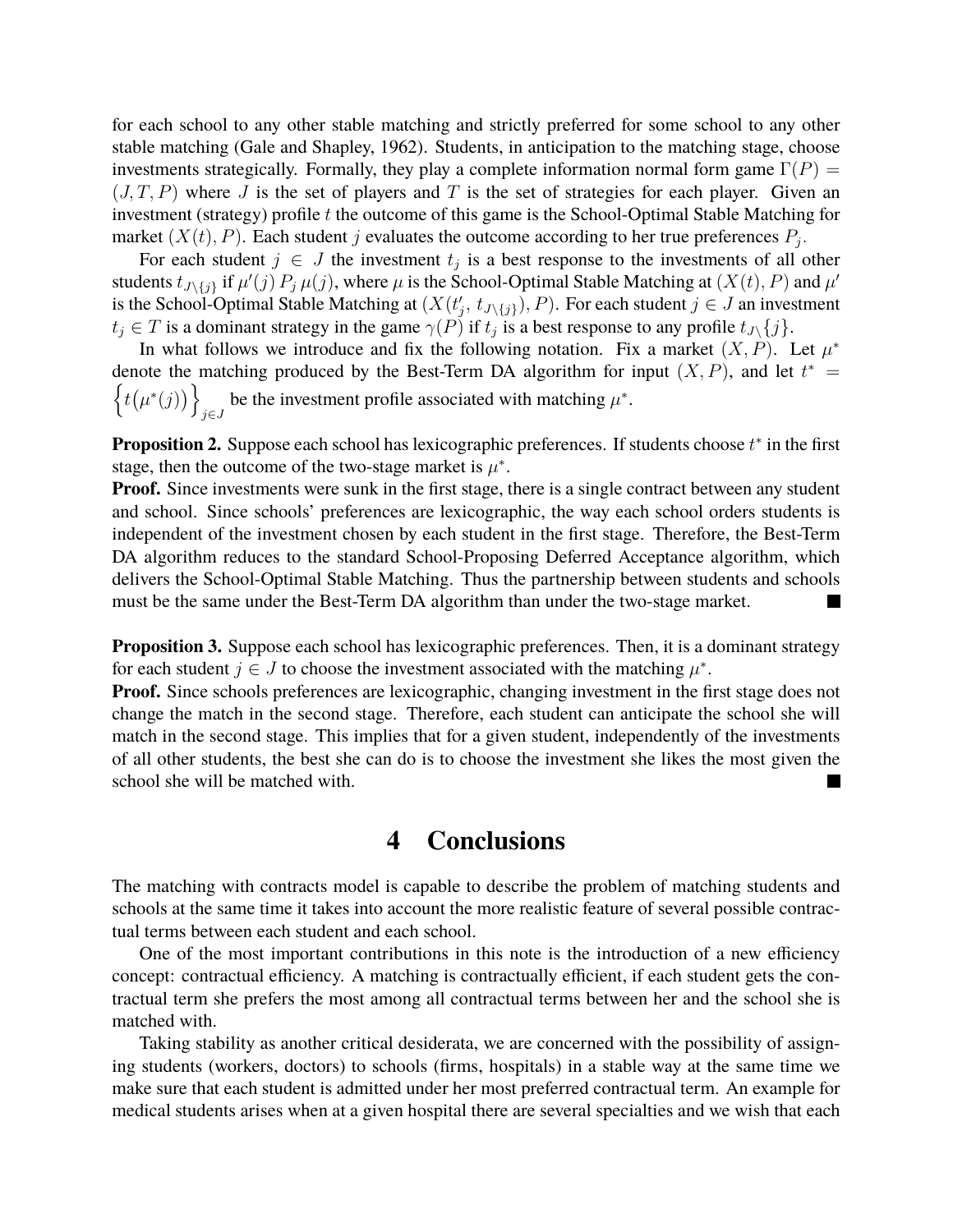medical student is hired by the hospital to her specialty of expertise. In this paper we show that while in general, it is not possible to have stable and contractually efficient matchings; if the preferences of each school are lexicographic (Pakzad-Hurson, 2014), then there is a stable and contractually efficient matching. Moreover, we provided an algorithm, the Best-Term DA algorithm, that produces a contractually efficient and stable matching, whenever each school's preferences are lexicographic. Finally, we show that a contractually efficient and stable matching can be implemented via a game form in dominant strategies. We show that in a game where contractual terms can be interpreted as prematching investments -each student first choose her investment and then students and schools are matched according to the School-Optimal Stable Matching-, it is a dominant strategy for each student to choose the investment associated with the outcome of the Best-Term DA algorithm, and the outcome of the game is precisely the outcome of the Best-Term DA algorithm.

# **References**

- Ergin, H. (2002). Efficient resource allocation on the basis of priorities. *Econometrica 70(6)*, 2489–2497.
- <span id="page-7-1"></span>Fleiner, T. (2003). A fixed-point approach to stable matchings and some applications. *Mathematics of Operations Research 28(1)*, 103–126.
- <span id="page-7-0"></span>Gale, D. and L. S. Shapley (1962). College admissions and the stability of marriage. *American Mathematical Monthly 69(1)*, 9–15.
- Haeringer, G. and F. Klijn (2009). Constrained school choice. *Journal of Economic Theory 144(5)*, 1921–1947.
- Hatfield, J. W. and F. Kojima (2010). Substitutes and stability for matching with contracts. *Journal of Economic Theory 145(5)*, 1704–1723.
- <span id="page-7-2"></span>Hatfield, J. W. and P. R. Milgrom (2005). Matching with contracts. *American Economic Review 95(4)*, 913–935.
- Kelso, A. and V. P. Crawford (1982). Job matching, coalition formation, and gross substitutes. *Econometrica 50(6)*, 1483–1504.
- <span id="page-7-3"></span>Pakzad-Hurson, B. (2014). Stable and efficient resource allocation with contracts. *Working Paper*.
- Sönmez, T. (2013). Bidding for army career specialties: Improving the ROTC branching mechanism. *Journal of Political Economy 121(1)*, 186–219.
- Sönmez, T. and T. Switzer (2013). Matching with (branch-of-choice) contracts at the United States military academy. *Econometrica 81(2)*, 451–488.
- Tello, B. (2016). Matching with contracts, substitutes and two-unit demand. *Economics Letters 146*, 85–88.